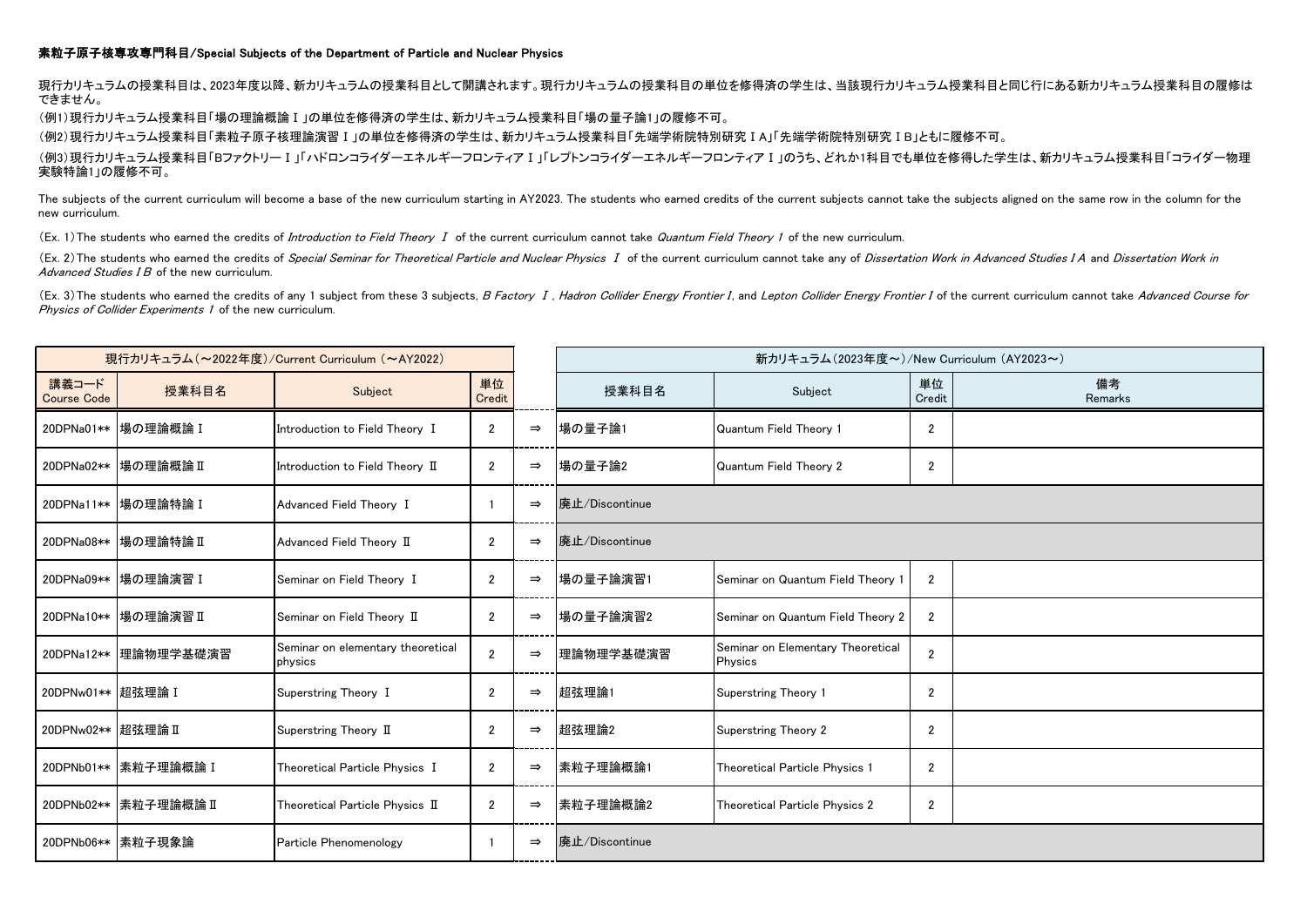| 現行カリキュラム (~2022年度)/Current Curriculum (~AY2022) |                             |                                                             |                |               | 新カリキュラム(2023年度~)/New Curriculum (AY2023~) |                                                                 |                |               |  |  |
|-------------------------------------------------|-----------------------------|-------------------------------------------------------------|----------------|---------------|-------------------------------------------|-----------------------------------------------------------------|----------------|---------------|--|--|
| 講義コード<br><b>Course Code</b>                     | 授業科目名                       | Subject                                                     | 単位<br>Credit   |               | 授業科目名                                     | Subject                                                         | 単位<br>Credit   | 備考<br>Remarks |  |  |
|                                                 | 20DPNc03** 格子場の理論 I         | Lattice Field Theory I                                      |                | $\Rightarrow$ | 廃止/Discontinue                            |                                                                 |                |               |  |  |
|                                                 | 20DPNc04** 格子場の理論 II        | Lattice Field Theory II                                     |                | $\Rightarrow$ | 廃止/Discontinue                            |                                                                 |                |               |  |  |
|                                                 | 20DPNd05** ハドロン原子核理論概論      | Introduction to Hadron and Nuclear<br><b>Physics Theory</b> | $\overline{2}$ | $\Rightarrow$ | ハドロン原子核理論概論1                              | Theoretical Hadron and Nuclear<br>Physics 1                     | $\overline{2}$ |               |  |  |
| 20DPNd04** ハドロン理論                               |                             | Theoretical Hadron Physics                                  |                | $\Rightarrow$ | ハドロン原子核理論概論2                              | Theoretical Hadron and Nuclear<br>Physics 2                     | $\overline{2}$ |               |  |  |
| 20DPNe01** 宇宙物理学 I                              |                             | Cosmophysics I                                              | $\overline{2}$ | $\Rightarrow$ | 宇宙理論概論1                                   | Theoretical Cosmophysics 1                                      | $\overline{2}$ |               |  |  |
| 20DPNe02** 宇宙物理学 II                             |                             | Cosmophysics II                                             | $\overline{2}$ | $\Rightarrow$ | 宇宙理論概論2                                   | Theoretical Cosmophysics 2                                      | $\overline{2}$ |               |  |  |
|                                                 | 20DPNe03** 宇宙物理学理論演習 I      | Seminar on Theoretical<br>Cosmophysics I                    | $\overline{2}$ | $\Rightarrow$ | 宇宙理論演習                                    | Seminar on Theoretical                                          | $\overline{2}$ |               |  |  |
| 20DPNe04**                                      | 宇宙物理学理論演習Ⅱ                  | Seminar on Theoretical<br>Cosmophysics II                   | $\overline{2}$ |               |                                           | Cosmophysics                                                    |                |               |  |  |
| 20DPNe06**                                      | 一般相対論                       | <b>General Relativity</b>                                   |                | $\Rightarrow$ | 宇宙理論特論                                    | <b>Advanced Theoretical</b><br>Cosmophysics                     | $\overline{2}$ |               |  |  |
| 20DPNf01**                                      | 素粒子物理学概論                    | Introduction to Elementary Particle<br>Physics              | $\overline{2}$ | $\Rightarrow$ | 素粒子物理学概論                                  | Introduction to Elementary Particle<br>Physics                  | $\overline{2}$ |               |  |  |
| 20DPNf02**                                      | 原子核物理学概論                    | Introduction to Nuclear Physics                             | $\overline{2}$ | $\Rightarrow$ | 原子核物理学概論                                  | Introduction to Nuclear Physics                                 | $\overline{2}$ |               |  |  |
| 20DPNg01** Bファクトリー I                            |                             | <b>B</b> Factory I                                          | $\overline{2}$ |               |                                           |                                                                 |                |               |  |  |
| 20DPNh01**                                      | ハドロンコライダーエネル<br>ギーフロンティア I  | Hadron Collider Energy Frontier I                           | $\overline{2}$ | $\Rightarrow$ | コライダー物理実験特論1                              | Advanced Course for Physics of<br><b>Collider Experiments 1</b> | $\overline{2}$ |               |  |  |
| 20DPNi01**                                      | レプトンコライダーエネル<br>ギーフロンティア I  | Lepton Collider Energy Frontier I                           | $\overline{2}$ |               |                                           |                                                                 |                |               |  |  |
|                                                 | 20DPNg02** Bファクトリー II       | B Factory II                                                | $\overline{2}$ |               |                                           |                                                                 |                |               |  |  |
| 20DPNh02**                                      | ハドロンコライダーエネル<br>ギーフロンティアⅡ   | Hadron Collider Energy Frontier II                          | $\overline{2}$ | $\Rightarrow$ | コライダー物理実験特論2                              | Advanced Course for Physics of<br><b>Collider Experiments 2</b> | $\overline{2}$ |               |  |  |
| 20DPNi02**                                      | レプトンコライダーエネル<br>ギーフロンティア II | Lepton Collider Energy Frontier II                          | $\overline{2}$ |               |                                           |                                                                 |                |               |  |  |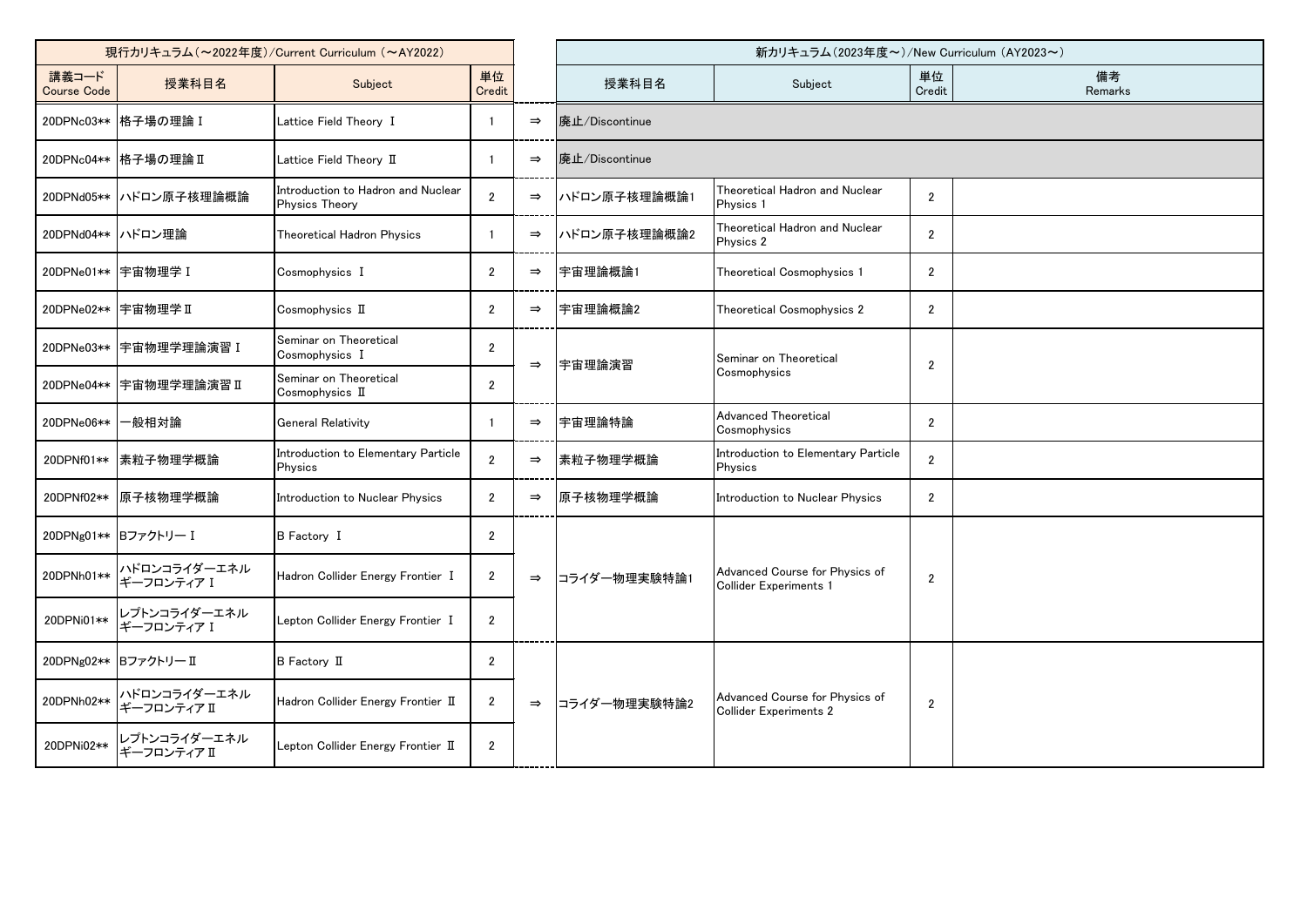| 現行カリキュラム (~2022年度)/Current Curriculum (~AY2022) |                                            |                                                      |                |               | 新カリキュラム(2023年度~)/New Curriculum (AY2023~) |                                                          |                |               |  |
|-------------------------------------------------|--------------------------------------------|------------------------------------------------------|----------------|---------------|-------------------------------------------|----------------------------------------------------------|----------------|---------------|--|
| 講義コード<br><b>Course Code</b>                     | 授業科目名                                      | Subject                                              | 単位<br>Credit   |               | 授業科目名                                     | Subject                                                  | 単位<br>Credit   | 備考<br>Remarks |  |
|                                                 | 20DPNg03** Bファクトリー研究実習 Ia                  | Exercise for B Factory I a                           | $\mathbf{2}$   |               |                                           |                                                          |                |               |  |
|                                                 | ハドロンコライダーエネル<br>20DPNh03** ギーフロンティア研究実習 I  | Exercise for Hadron Collider Energy<br>Frontier I a  | $\overline{2}$ | $\Rightarrow$ | コライダー物理実験研究実<br>꽙1                        | Exercise for Physics of Collider<br>Experiments 1        | $\overline{2}$ |               |  |
| 20DPNi03**                                      | レプトンコライダーエネル<br> ギーフロンティア研究実習Ⅰ             | Exercise for Lepton Collider Energy<br>Frontier I a  | 2              |               |                                           |                                                          |                |               |  |
|                                                 | 20DPNg04** Bファクトリー研究実習 Ib                  | Exercise for B Factory I b                           | $\overline{2}$ |               |                                           |                                                          |                |               |  |
|                                                 | ハドロンコライダーエネル<br>20DPNh04** ギーフロンティア研究実習 I  | Exercise for Hadron Collider Energy<br>Frontier I b  | $\overline{2}$ | $\Rightarrow$ | コライダー物理実験研究実<br>習2                        | Exercise for Physics of Collider<br><b>Experiments 2</b> | $\overline{2}$ |               |  |
| 20DPNi04**                                      | レプトンコライダーエネル<br> ギーフロンティア研究実習Ⅰ             | Exercise for Lepton Collider Energy<br>Frontier I b  | $\overline{2}$ |               |                                           |                                                          |                |               |  |
|                                                 | 20DPNg05** Bファクトリー研究実習 II a                | Exercise for B Factory II a                          | $\overline{2}$ |               |                                           |                                                          |                |               |  |
|                                                 | ハドロンコライダーエネル<br>20DPNh05** ギーフロンティア研究実習 II | Exercise for Hadron Collider Energy<br>Frontier II a | $\overline{2}$ | $\Rightarrow$ | コライダー物理実験考究 I                             | Seminar on Physics of Collider<br>Experiments I          | $\overline{2}$ |               |  |
| 20DPNi05**                                      | レプトンコライダーエネル<br> ギーフロンティア研究実習Ⅱ             | Exercise for Lepton Collider Energy<br>Frontier II a | $\overline{2}$ |               |                                           |                                                          |                |               |  |
|                                                 | 20DPNg06** Bファクトリー研究実習 IIb                 | Exercise for B Factory II b                          | $\overline{2}$ |               |                                           |                                                          |                |               |  |
|                                                 | ハドロンコライダーエネル<br>20DPNh06** ギーフロンティア研究実習 II | Exercise for Hadron Collider Energy<br>Frontier II b | $\overline{2}$ | $\Rightarrow$ | コライダー物理実験考究Ⅱ                              | Seminar on Physics of Collider<br>Experiments II         | $\overline{2}$ |               |  |
| 20DPNi06**                                      | レプトンコライダーエネル<br>┃ギーフロンティア研究実習Ⅱ             | Exercise for Lepton Collider Energy<br>Frontier II b | $\overline{2}$ |               |                                           |                                                          |                |               |  |
|                                                 | 20DPNj01**  ニュートリノ物理学 I                    | Neutrino Physics I                                   | $\mathbf{2}$   |               |                                           |                                                          |                |               |  |
|                                                 | 20DPNI01** ミューオン稀過程 I                      | Muon Rare Process I                                  | $\overline{2}$ | $\Rightarrow$ | レプトン物理実験特論1                               | Advanced Course for Experimental<br>Lepton Physics 1     | $\overline{2}$ |               |  |
|                                                 | 20DPNm01** ミューオン精密測定 I                     | Muon Precision Measurement                           | $\overline{2}$ |               |                                           |                                                          |                |               |  |
|                                                 | 20DPNj02** ニュートリノ物理学 II                    | Neutrino Physics II                                  | $\overline{2}$ |               |                                           |                                                          |                |               |  |
| 20DPNI02**                                      | ミューオン稀過程Ⅱ                                  | Muon Rare Process II                                 | $\overline{2}$ | $\Rightarrow$ | レプトン物理実験特論2                               | Advanced Course for Experimental<br>Lepton Physics 2     | $\mathbf{2}$   |               |  |
|                                                 | 20DPNm02** ミューオン精密測定 II                    | Muon Precision Measurement<br>п                      | $\overline{2}$ |               |                                           |                                                          |                |               |  |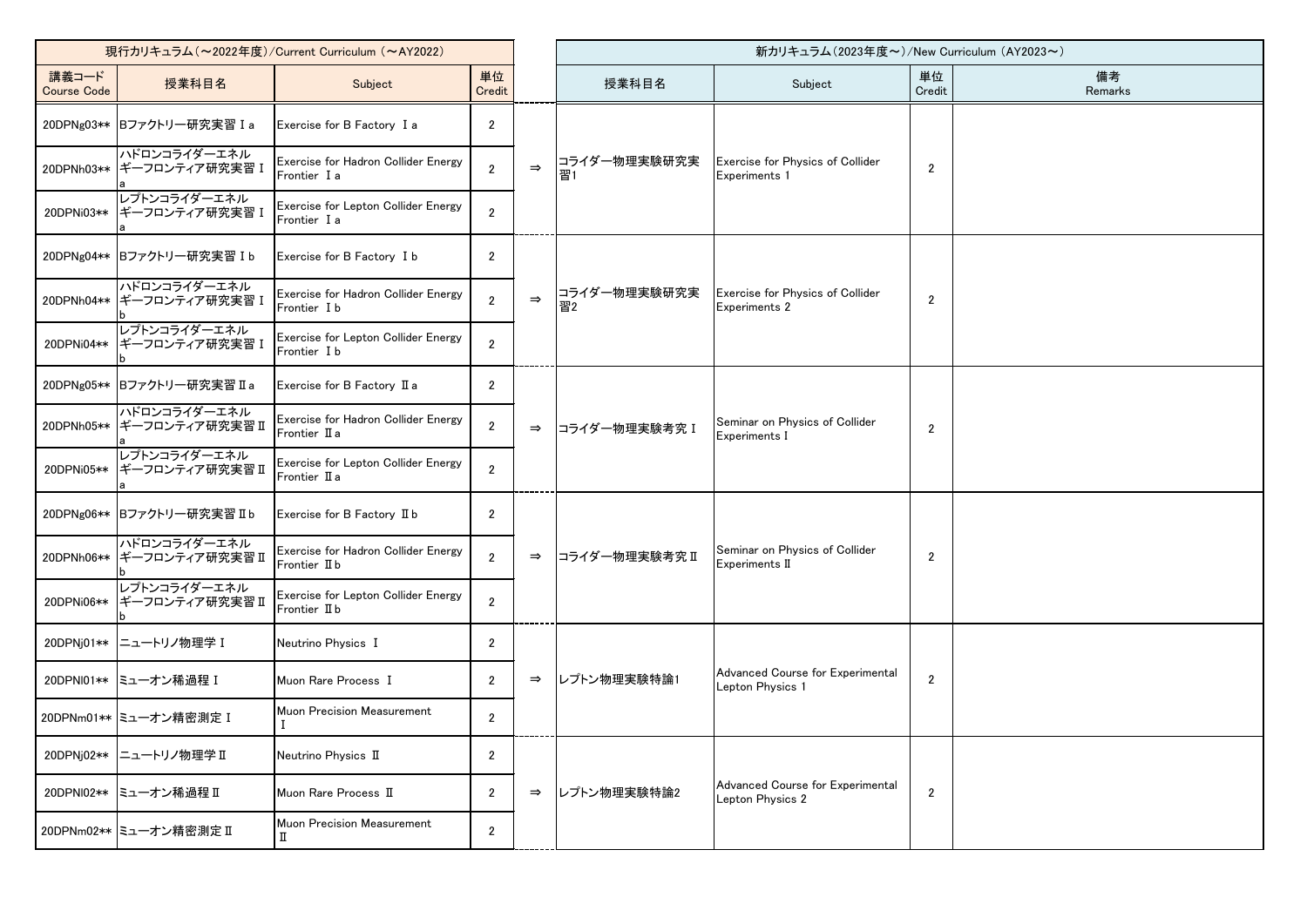| 現行カリキュラム (~2022年度)/Current Curriculum (~AY2022) |                                                 |                                                        |                |               | 新カリキュラム(2023年度~)/New Curriculum (AY2023~) |                                                                 |                |               |
|-------------------------------------------------|-------------------------------------------------|--------------------------------------------------------|----------------|---------------|-------------------------------------------|-----------------------------------------------------------------|----------------|---------------|
| 講義コード<br><b>Course Code</b>                     | 授業科目名                                           | Subject                                                | 単位<br>Credit   |               | 授業科目名                                     | Subject                                                         | 単位<br>Credit   | 備考<br>Remarks |
| 20DPNj03**                                      | ニュートリノ物理学研究実習<br>l a                            | Exercise for Neutrino Physics I a                      | $\overline{2}$ |               |                                           |                                                                 |                |               |
| 20DPNI03**                                      | ミューオン稀過程研究実習                                    | Exercise for Muon Rare Process I a                     | $\overline{2}$ | $\Rightarrow$ | レプトン物理研究実習1                               | Exercise for Experimental Lepton<br>Physics 1                   | $\overline{2}$ |               |
| 20DPNm03**                                      | ミューオン精密測定研究実習 Exercise for Muon Precision<br>Ιa | Measurement I a                                        | $\overline{2}$ |               |                                           |                                                                 |                |               |
| 20DPNj04**                                      | ニュートリノ物理学研究実習<br>I b                            | Exercise for Neutrino Physics I b                      | $\overline{2}$ |               |                                           |                                                                 |                |               |
| 20DPNI04**                                      | ミューオン稀過程研究実習 ]                                  | Exercise for Muon Rare Process I b                     | $\overline{2}$ | $\Rightarrow$ | レプトン物理研究実習2                               | <b>Exercise for Experimental Lepton</b><br>Physics 2            | $\overline{2}$ |               |
| 20DPNm04**                                      | ミューオン精密測定研究実習 <br>I b                           | <b>Exercise for Muon Precision</b><br>Measurement I b  | $\overline{2}$ |               |                                           |                                                                 |                |               |
| 20DPNj05**                                      | ニュートリノ物理学研究実習<br>Шa                             | Exercise for Neutrino Physics II a                     | $\overline{2}$ |               |                                           |                                                                 |                |               |
| 20DPNI05**                                      | ミューオン稀過程研究実習Ⅱ                                   | Exercise for Muon Rare Process II a                    | $\overline{2}$ | $\Rightarrow$ | レプトン物理実験考究 I                              | Seminar on Experimental Lepton<br>Physics I                     | $\overline{2}$ |               |
| 20DPNm05**                                      | ミューオン精密測定研究実習<br>Ша                             | <b>Exercise for Muon Precision</b><br>Measurement II a | $\overline{2}$ |               |                                           |                                                                 |                |               |
| 20DPNj06**                                      | ニュートリノ物理学研究実習<br>$\mathbb I$ b                  | Exercise for Neutrino Physics II b                     | $\overline{2}$ |               |                                           |                                                                 |                |               |
| 20DPNI06**                                      | ミューオン稀過程研究実習Ⅱ                                   | Exercise for Muon Rare Process II b                    | $\overline{2}$ | $\Rightarrow$ | レプトン物理実験考究Ⅱ                               | Seminar on Experimental Lepton<br><b>Physics II</b>             | $\overline{2}$ |               |
| 20DPNm06**                                      | ミューオン精密測定研究実習 Exercise for Muon Precision<br>Пb | Measurement II b                                       | $\overline{2}$ |               |                                           |                                                                 |                |               |
| 20DPNk01**                                      | K中間子稀崩壊 I                                       | Kaon Rare Decay I                                      | 2              | $\Rightarrow$ |                                           | K中間子・中性子物理実験特 Advanced Course for Kaon and<br>Neutron Physics 1 | $\overline{2}$ |               |
|                                                 | 20DPNp01** 中性子基礎物理 I                            | Neutron Fundamental Physics I                          | $\overline{2}$ |               |                                           |                                                                 |                |               |
|                                                 | 20DPNk02** K中間子稀崩壊 II                           | Kaon Rare Decay II                                     | 2              |               |                                           | K中間子・中性子物理実験特 Advanced Course for Kaon and                      | $\overline{2}$ |               |
| 20DPNp02**                                      | 中性子基礎物理Ⅱ                                        | Neutron Fundamental Physics II                         | $\overline{2}$ | $\Rightarrow$ | 論2                                        | Neutron Physics 2                                               |                |               |
| 20DPNk03**                                      |                                                 | K中間子稀崩壊研究実習 I a Exercise for Kaon Rare Decay I a       | $\sqrt{2}$     | $\Rightarrow$ |                                           | K中間子・中性子物理実験実 Exercise for Kaon and Neutron                     |                |               |
| 20DPNp03**                                      | 中性子基礎物理研究実習 I                                   | Exercise for Neutron Fundamental<br>Physics I a        | $\overline{2}$ |               | 習                                         | Physics 1                                                       | $\overline{2}$ |               |
| 20DPNk04**                                      |                                                 | K中間子稀崩壊研究実習 I b Exercise for Kaon Rare Decay I b       | $\overline{2}$ | $\Rightarrow$ |                                           | K中間子・中性子物理実験実 Exercise for Kaon and Neutron<br>Physics 2        | $\overline{2}$ |               |
| 20DPNp04**                                      | 中性子基礎物理研究実習 I                                   | <b>Exercise for Neutron Fundamental</b><br>Physics I b | $\overline{2}$ |               | 習2                                        |                                                                 |                |               |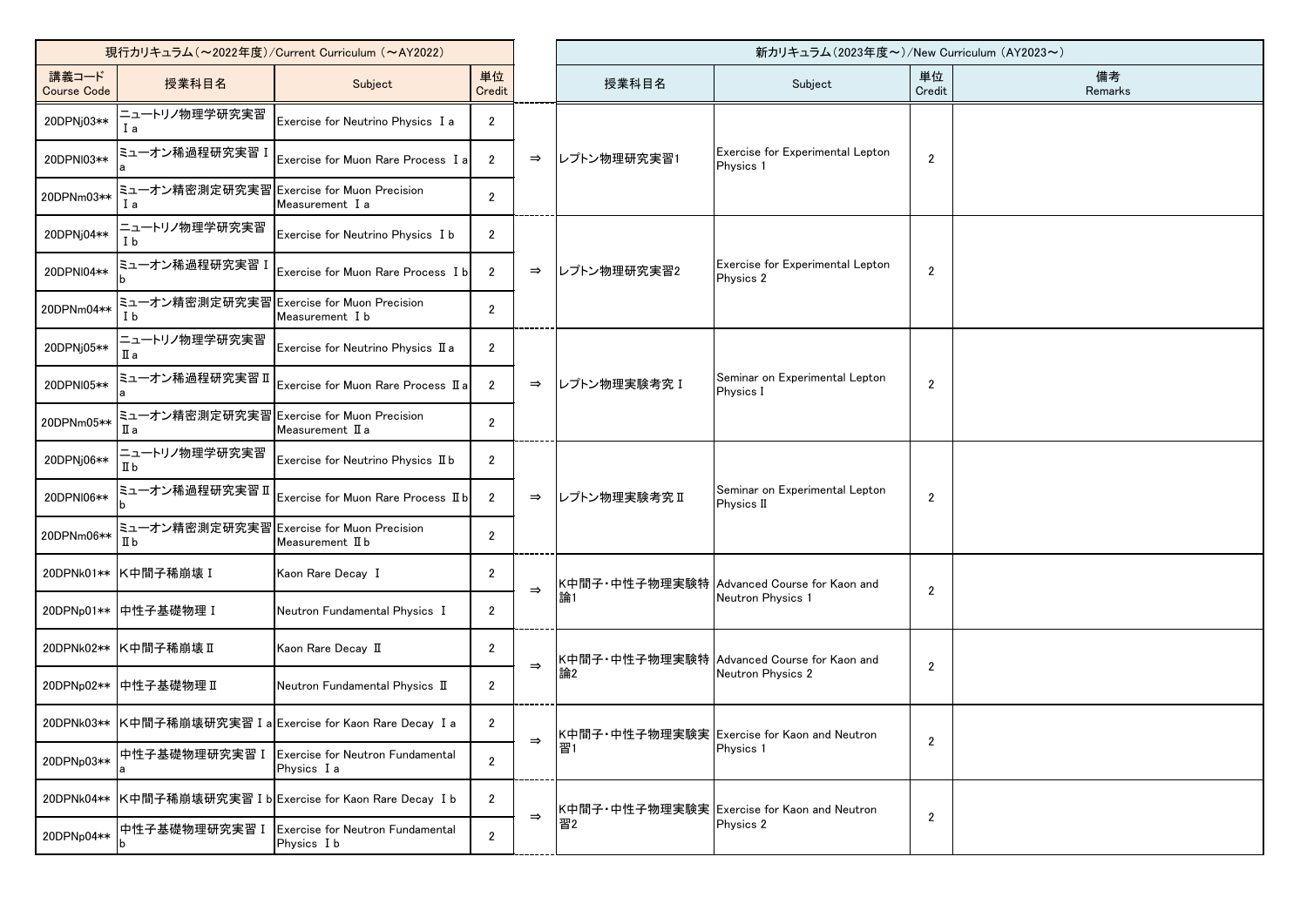| 現行カリキュラム (~2022年度)/Current Curriculum (~AY2022) |                           |                                                         |                |               |                                | 新カリキュラム(2023年度~)/New Curriculum (AY2023~)             |                |               |
|-------------------------------------------------|---------------------------|---------------------------------------------------------|----------------|---------------|--------------------------------|-------------------------------------------------------|----------------|---------------|
| 講義コード<br><b>Course Code</b>                     | 授業科目名                     | Subject                                                 | 単位<br>Credit   |               | 授業科目名                          | Subject                                               | 単位<br>Credit   | 備考<br>Remarks |
| 20DPNk05**                                      |                           | K中間子稀崩壊研究実習 II a Exercise for Kaon Rare Decay II a      | $\overline{2}$ | $\Rightarrow$ |                                | K中間子・中性子物理実験考 Seminar on Kaon and Neutron             | $\overline{2}$ |               |
| 20DPNp05**                                      | 中性子基礎物理研究実習Ⅱ              | <b>Exercise for Neutron Fundamental</b><br>Physics II a | $\overline{2}$ |               | 究I                             | Physics I                                             |                |               |
| 20DPNk06**                                      |                           | K中間子稀崩壊研究実習 II b Exercise for Kaon Rare Decay II b      | $\overline{2}$ | $\Rightarrow$ |                                | K中間子・中性子物理実験考 Seminar on Kaon and Neutron             |                |               |
| 20DPNp06**                                      | 中性子基礎物理研究実習Ⅱ              | Exercise for Neutron Fundamental<br>Physics II b        | $\overline{2}$ |               | 究Ⅱ                             | Physics II                                            | $\overline{2}$ |               |
| 20DPNn01 ** 原子核 I                               |                           | Nuclear Physics I                                       | $\overline{2}$ | $\Rightarrow$ | 実験核物理(ハドロン・ハイ                  | Adanced Course for Experimental                       | $\overline{2}$ |               |
| 20DPNo01** 不安定核 I                               |                           | Physics of Short-Lived Nuclei I                         | $\overline{2}$ |               | パー核・不安定核)特論1                   | Hadron & Nuclear Physics 1                            |                |               |
| 20DPNn02** 原子核 II                               |                           | Nuclear Physics II                                      | $\overline{2}$ | $\Rightarrow$ | 実験核物理(ハドロン・ハイ                  | Adanced Course for Experimental                       | $\mathbf{2}$   |               |
| 20DPNo02** 不安定核 II                              |                           | Physics of Short-Lived Nuclei II                        | $\overline{2}$ |               | パー核・不安定核)特論2                   | Hadron & Nuclear Physics 2                            |                |               |
| 20DPNn03**                                      | 原子核研究実習 I a               | Exercise for Nuclear Physics I a                        | $\overline{2}$ | $\Rightarrow$ | 実験核物理(ハドロン・ハイ<br>パー核·不安定核)研究実習 | Exercise for Experimental Hadron &                    | $\mathbf{2}$   |               |
| 20DPNo03**                                      | 不安定核研究実習 I a              | Exercise for Physics of Short-Lived<br>Nuclei I a       | $\overline{2}$ |               |                                | Nuclear Physics 1                                     |                |               |
| 20DPNn04**                                      | 原子核研究実習Ib                 | Exercise for Nuclear Physics I b                        | 2              | $\Rightarrow$ | 実験核物理(ハドロン・ハイ<br>パー核·不安定核)研究実習 | Exercise for Experimental Hadron &                    | $\mathbf{2}$   |               |
| 20DPNo04**                                      | 不安定核研究実習 I b              | Exercise for Physics of Short-Lived<br>Nuclei I b       | $\overline{2}$ |               |                                | Nuclear Physics 2                                     |                |               |
| 20DPNn05**                                      | B原子核研究実習Ⅱa                | Exercise for Nuclear Physics II a                       | $\overline{2}$ | $\Rightarrow$ | 実験核物理(ハドロン・ハイ                  | Seminar on Experimental Hadron &<br>Nuclear Physics I | $\mathbf{2}$   |               |
| 20DPNo05**                                      | B天安定核研究実習Ⅱa               | Exercise for Physics of Short-Lived<br>Nuclei II a      | $\overline{2}$ |               | パー核·不安定核)考究 I                  |                                                       |                |               |
|                                                 | 20DPNn06** 原子核研究実習 II b   | Exercise for Nuclear Physics II b                       | $\overline{2}$ | $\Rightarrow$ |                                | 実験核物理(ハドロン・ハイ Seminar on Experimental Hadron &        |                |               |
| 20DPNo06**                                      | 不安定核研究実習Ⅱb                | Exercise for Physics of Short-Lived<br>Nuclei II b      | $\overline{2}$ |               | パー核·不安定核)考究Ⅱ                   | Nuclear Phyiscs II                                    | 2              |               |
| 20DPNq01**                                      | 実験的宇宙論 I                  | Experimental Cosmophysics I                             | $\overline{2}$ | $\Rightarrow$ | 実験的宇宙論特論1                      | Advanced Course for Experimental<br>Cosmophysics 1    | $\overline{2}$ |               |
| 20DPNq02**                                      | 実験的宇宙論 II                 | Experimental Cosmophysics II                            | $\overline{2}$ | $\Rightarrow$ | 実験的宇宙論特論2                      | Advanced Course for Experimental<br>Cosmophysics 2    | $\overline{2}$ |               |
| 20DPNq03**                                      | 実験的宇宙論研究実習 I a            | Exercise for Experimental<br>Cosmophysics I a           | $\overline{2}$ | $\Rightarrow$ | 実験的宇宙論研究実習1                    | Exercise for Experimental<br>Cosmophysics 1           | $\overline{2}$ |               |
|                                                 | 20DPNq04** 実験的宇宙論研究実習 I b | Exercise for Experimental<br>Cosmophysics I b           | $\overline{2}$ | $\Rightarrow$ | 実験的宇宙論研究実習2                    | Exercise for Experimental<br>Cosmophysics 2           | $\mathbf{2}$   |               |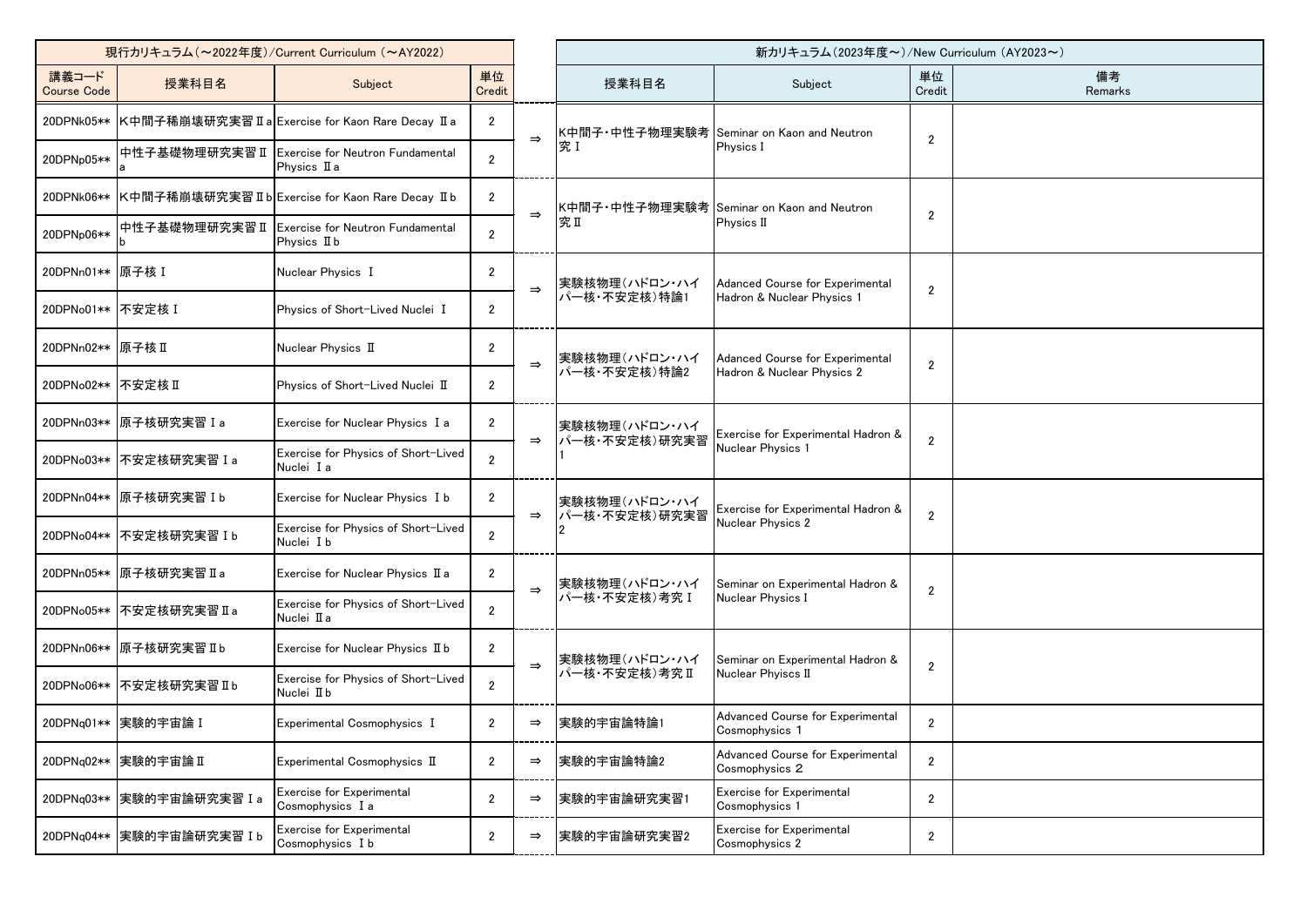| 現行カリキュラム (~2022年度)/Current Curriculum (~AY2022) |                           |                                                                                   |                |               | 新カリキュラム (2023年度~)/New Curriculum (AY2023~) |                                                                     |                |               |  |
|-------------------------------------------------|---------------------------|-----------------------------------------------------------------------------------|----------------|---------------|--------------------------------------------|---------------------------------------------------------------------|----------------|---------------|--|
| 講義コード<br><b>Course Code</b>                     | 授業科目名                     | Subject                                                                           | 単位<br>Credit   |               | 授業科目名                                      | Subject                                                             | 単位<br>Credit   | 備考<br>Remarks |  |
| 20DPNq05**                                      | 実験的宇宙論研究実習Ⅱa              | Exercise for Experimental<br>Cosmophysics II a                                    | $\overline{2}$ | $\Rightarrow$ | 実験的宇宙論研究考究 I                               | Seminar on Experimental<br>Cosmophysics I                           | $\overline{2}$ |               |  |
|                                                 | 20DPNq06** 実験的宇宙論研究実習 IIb | Exercise for Experimental<br>Cosmophysics II b                                    | $\overline{2}$ | $\Rightarrow$ | 実験的宇宙論研究考究Ⅱ                                | Seminar on Experimental<br>Cosmophysics II                          | $\overline{c}$ |               |  |
|                                                 | 20DPNr01** ビームダイナミクス I    | Beam Dynamics I                                                                   | $\overline{2}$ |               |                                            |                                                                     |                |               |  |
| 20DPNs01**                                      | 起伝導低温工学 I                 | Superconductivity and Cryogenic<br>Engineering I                                  | $\overline{2}$ | $\Rightarrow$ | 先端実験技術特論1                                  | Advanced Course for<br>Instrumentations of High Energy<br>Physics 1 | $\overline{2}$ |               |  |
|                                                 | 20DPNt01** 計測システム技術 I     | Particle Detection Technology I                                                   | $\overline{2}$ |               |                                            |                                                                     |                |               |  |
| 20DPNr02**                                      | ビームダイナミクスⅡ                | Beam Dynamics II                                                                  | $\overline{2}$ |               |                                            |                                                                     |                |               |  |
|                                                 | 20DPNs02** 超伝導低温工学 II     | Superconductivity and Cryogenic<br>Engineering $\scriptstyle\rm I\hspace{-.1em}I$ | $\overline{2}$ | $\Rightarrow$ | 先端実験技術特論2                                  | Advanced Course for<br>Instrumentations of High Energy<br>Physics 2 | $\overline{2}$ |               |  |
| 20DPNt02**                                      | 計測システム技術Ⅱ                 | Particle Detection Technology II                                                  | $\overline{2}$ |               |                                            |                                                                     |                |               |  |
| 20DPNr03**                                      | ビームダイナミクス研究実習<br>l a      | Exercise for Beam Dynamics I a                                                    | $\overline{2}$ |               |                                            |                                                                     |                |               |  |
| 20DPNs03**                                      | 超伝導低温工学研究実習 I             | Exercise for Superconductivity and<br>Cryogenic Engineering I a                   | $\overline{2}$ | $\Rightarrow$ | 先端実験技術研究実習1                                | Exercise for Instrumentations of<br>High Energy Physics 1           | $\mathbf{2}$   |               |  |
| 20DPNt03**                                      | 計測システム技術研究実習<br>l a       | Exercise for Particle Detection<br>Technology I a                                 | $\overline{2}$ |               |                                            |                                                                     |                |               |  |
| 20DPNr04**                                      | ビームダイナミクス研究実習<br>I b      | Exercise for Beam Dynamics I b                                                    | $\overline{2}$ |               |                                            |                                                                     |                |               |  |
| 20DPNs04**                                      | 超伝導低温工学研究実習 I             | Exercise for Superconductivity and<br>Cryogenic Engineering I b                   | $\overline{2}$ | $\Rightarrow$ | 先端実験技術研究実習2                                | Exercise for Instrumentations of<br><b>High Energy Physics 2</b>    | $\overline{c}$ |               |  |
| 20DPNt04**                                      | 計測システム技術研究実習<br>I b       | Exercise for Particle Detection<br>Technology I b                                 | $\overline{2}$ |               |                                            |                                                                     |                |               |  |
| 20DPNr05**                                      | ビームダイナミクス研究実習<br>Πа       | Exercise for Beam Dynamics II a                                                   | $\overline{2}$ |               |                                            |                                                                     |                |               |  |
| 20DPNs05**                                      | 超伝導低温工学研究実習 II            | Exercise for Superconductivity and<br>Cryogenic Engineering II a                  | $\overline{2}$ | $\Rightarrow$ | 先端実験技術研究考究 I                               | Seminar on Instrumentations of High<br>Energy Physics I             | $\overline{2}$ |               |  |
| 20DPNt05**                                      | 計測システム技術研究実習<br>Пa        | Exercise for Particle Detection<br>Technology II a                                | $\overline{2}$ |               |                                            |                                                                     |                |               |  |
| 20DPNr06**                                      | ビームダイナミクス研究実習<br>Пb       | Exercise for Beam Dynamics II b                                                   | $\overline{2}$ |               |                                            |                                                                     |                |               |  |
| 20DPNs06**                                      | 超伝導低温工学研究実習Ⅱ              | Exercise for Superconductivity and<br>Cryogenic Engineering II b                  | $\overline{2}$ | $\Rightarrow$ | 先端実験技術研究考究Ⅱ                                | Seminar on Instrumentations of High<br>Energy Physics II            | $\overline{2}$ |               |  |
| 20DPNt06**                                      | 計測システム技術研究実習<br>Шb        | <b>Exercise for Particle Detection</b><br>Technology II b                         | $\overline{2}$ |               |                                            |                                                                     |                |               |  |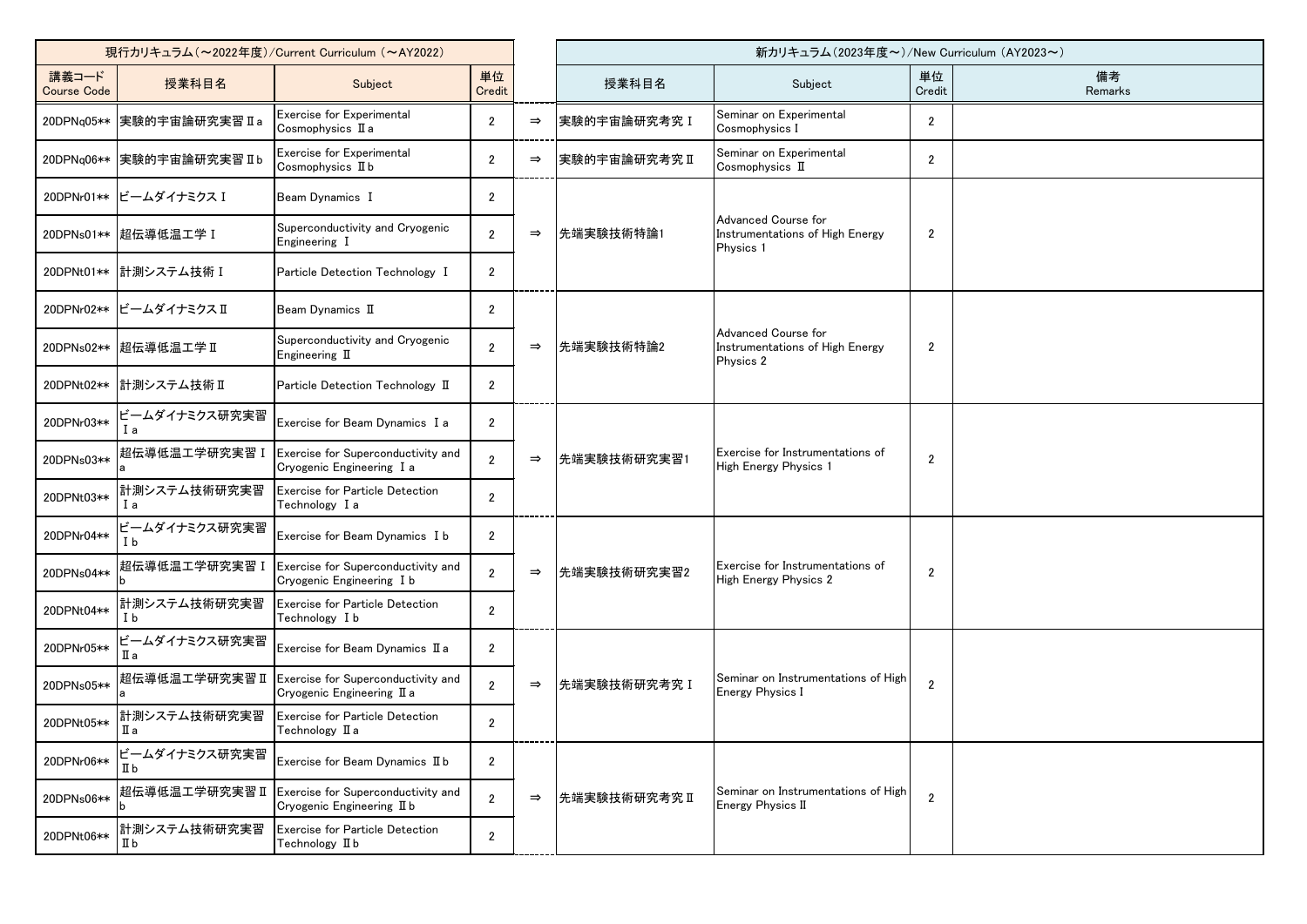| 現行カリキュラム (~2022年度)/Current Curriculum (~AY2022) |                                     |                                                                              |                |               | 新カリキュラム(2023年度~)/New Curriculum (AY2023~) |                                                       |                |               |  |
|-------------------------------------------------|-------------------------------------|------------------------------------------------------------------------------|----------------|---------------|-------------------------------------------|-------------------------------------------------------|----------------|---------------|--|
| 講義コード<br><b>Course Code</b>                     | 授業科目名                               | Subject                                                                      | 単位<br>Credit   |               | 授業科目名                                     | Subject                                               | 単位<br>Credit   | 備考<br>Remarks |  |
|                                                 | 90DPNu01**  素粒子原子核理論演習 I            | Special Seminar for Theoretical                                              | 4              | $\Rightarrow$ | 先端学術院特別研究IA                               | Dissertation Work in Advanced<br>Studies I A          | $\overline{2}$ |               |  |
|                                                 |                                     | Particle and Nuclear Physics I                                               |                |               | 先端学術院特別研究 IB                              | Dissertation Work in Advanced<br>Studies I B          | $\overline{2}$ |               |  |
|                                                 | 90DPNu02**  素粒子原子核理論演習 II           | Special Seminar for Theoretical                                              | 4              | $\Rightarrow$ | 先端学術院特別研究 II A                            | Dissertation Work in Advanced<br>Studies II A         | $\overline{2}$ |               |  |
|                                                 |                                     | Particle and Nuclear Physics II                                              |                |               | 先端学術院特別研究IB                               | Dissertation Work in Advanced<br>Studies II B         | $\overline{2}$ |               |  |
|                                                 | 90DPNu03**   素粒子原子核理論演習Ⅲ            | Special Seminar for Theoretical                                              | 4              | $\Rightarrow$ | 先端学術院特別研究ⅢA                               | Dissertation Work in Advanced<br>Studies <b>III</b> A | $\overline{2}$ |               |  |
|                                                 |                                     | Particle and Nuclear Physics III                                             |                |               | 先端学術院特別研究ⅢB                               | Dissertation Work in Advanced<br>Studies IIIB         | $\overline{2}$ |               |  |
| 90DPNu04**                                      |                                     | 理論素粒子原子核物理特別 Special Study for Theoretical<br>Particle and Nuclear Physics I | 4              | $\Rightarrow$ | 先端学術院特別研究IVA                              | Dissertation Work in Advanced<br>Studies IVA          | $\overline{2}$ |               |  |
|                                                 | 研究 I                                |                                                                              |                |               | 先端学術院特別研究IVB                              | Dissertation Work in Advanced<br>Studies IVB          | $\overline{2}$ |               |  |
|                                                 |                                     | 理論素粒子原子核物理特別 Special Study for Theoretical                                   | 4              | $\Rightarrow$ | 先端学術院特別研究VA                               | Dissertation Work in Advanced<br>Studies VA           | $\overline{2}$ |               |  |
|                                                 | 90DPNu05**<br>研究Ⅱ                   | Particle and Nuclear Physics II                                              |                |               | 先端学術院特別研究VB                               | Dissertation Work in Advanced<br>Studies VB           | $\overline{2}$ |               |  |
|                                                 | 90DPNv01**  素粒子原子核実習 I<br>Physics I | <b>Exercise for Particle and Nuclear</b>                                     | 4              | $\Rightarrow$ | 先端学術院特別研究IA                               | Dissertation Work in Advanced<br>Studies I A          | $\overline{2}$ |               |  |
|                                                 |                                     |                                                                              |                |               | 先端学術院特別研究 IB                              | Dissertation Work in Advanced<br>Studies I B          | $\overline{2}$ |               |  |
|                                                 | 90DPNv02**  素粒子原子核実習 II             | <b>Exercise for Particle and Nuclear</b>                                     | 4              | $\Rightarrow$ | 先端学術院特別研究 II A                            | Dissertation Work in Advanced<br>Studies II A         | $\overline{2}$ |               |  |
|                                                 |                                     | Physics II                                                                   |                |               | 先端学術院特別研究IB                               | Dissertation Work in Advanced<br>Studies II B         | $\overline{2}$ |               |  |
|                                                 | 90DPNv03** 素粒子原子核実習Ⅲ                | Exercise for Particle and Nuclear                                            | 4              | $\Rightarrow$ | 先端学術院特別研究ⅢA                               | Dissertation Work in Advanced<br>Studies <b>IIIA</b>  | $\overline{2}$ |               |  |
|                                                 |                                     | Physics III                                                                  |                |               | 先端学術院特別研究ⅢB                               | Dissertation Work in Advanced<br>Studies <b>III</b> B | $\overline{2}$ |               |  |
|                                                 | 90DPNv04**  素粒子原子核実習IV              | Exercise for Particle and Nuclear                                            | $\overline{4}$ | $\Rightarrow$ | 先端学術院特別研究IVA                              | Dissertation Work in Advanced<br>Studies IVA          | $\overline{2}$ |               |  |
|                                                 |                                     | Physics IV                                                                   |                |               | 先端学術院特別研究IVB                              | Dissertation Work in Advanced<br>Studies IVB          | $\overline{2}$ |               |  |
|                                                 |                                     | Exercise for Particle and Nuclear                                            | 4              | $\Rightarrow$ | 先端学術院特別研究VA                               | Dissertation Work in Advanced<br>Studies VA           | $\overline{2}$ |               |  |
|                                                 | 90DPNv05**  素粒子原子核実習V               | Physics V                                                                    |                |               | 先端学術院特別研究VB                               | Dissertation Work in Advanced<br>Studies VB           | $\overline{2}$ |               |  |